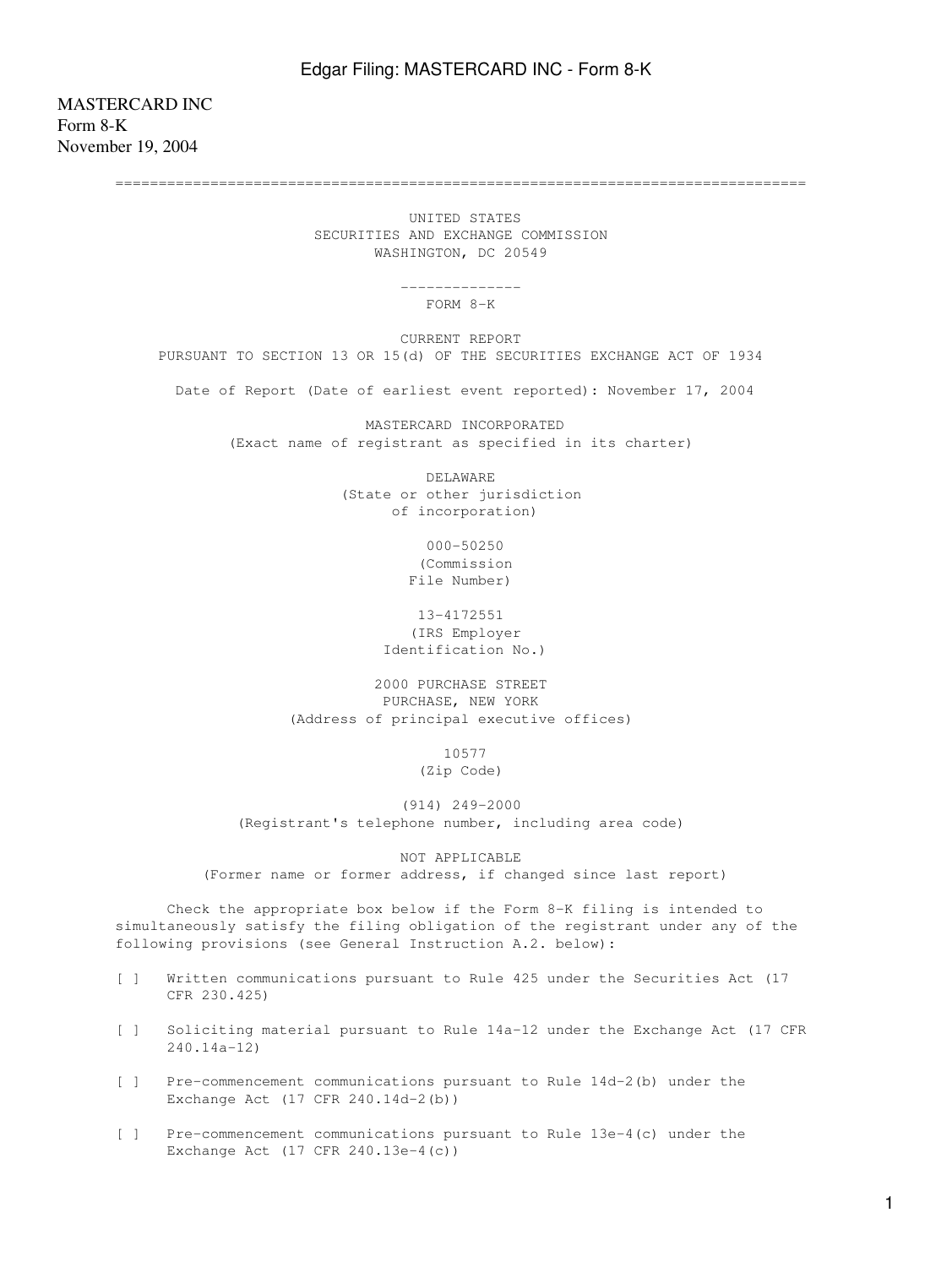================================================================================

ITEM 1.01. ENTRY INTO A MATERIAL DEFINITIVE AGREEMENT

On November 17, 2004, MasterCard International Incorporated, the principal operating subsidiary of MasterCard Incorporated, amended the terms of its Value Appreciation Program ("VAP"). The VAP is a long-term incentive plan which from 1995 through 1998 awarded share units, each representing the return on \$1,000 invested in a portfolio consisting of the publicly-traded stock of some of the Company's member financial institutions, to certain of MasterCard's senior executives. Generally, share units vest ratably over a five-year period and vest automatically upon a VAP participant's termination of employment due to death, disability or retirement. Share units are automatically forfeited in the event that a participant is terminated for cause. VAP participants have ten years from the date of the award to exercise their share units. Upon exercising their share units, participants receive the appreciated value of the investment -- a cash payment equal to the difference between the current market value of the share unit and the original amount of the investment. Upon expiration of a share unit, the share unit is automatically exercised and paid out to the participant.

The amendments to the VAP, which are effective October 1, 2004, permit the assets underlying the share units to be invested in investment funds instead of the portfolio of the stock of MasterCard's members. The amendments also provide participants with more flexibility regarding when they can exercise their units and clarify some administrative features of the VAP.

ITEM 5.02. DEPARTURE OF DIRECTORS OR PRINCIPAL OFFICERS; ELECTION OF DIRECTORS; APPOINTMENT OF PRINCIPAL OFFICERS.

On November 18, 2004, the Global Board of Directors of MasterCard Incorporated elected Donald L. Boudreau to become a full voting director of the Global Board, representing the U.S. region. Mr. Boudreau fills a vacancy on the Global Board that arose in connection with the resignation of another director in May 2004. Mr. Boudreau is Chairman Emeritus of MasterCard Incorporated and has served on the Global Board as a non-voting advisory director since June 2002. Mr. Boudreau is a member of the Audit, Compensation and Nominating and Corporate Governance Committees of the Global Board.

Mr. Boudreau is a former executive officer of Chase Manhattan Bank USA, N.A., which is a stockholder of MasterCard Incorporated and a principal member of MasterCard International Incorporated. MasterCard provides financial and other incentives to Chase and its affiliates in connection with MasterCard-branded payment programs issued by Chase. MasterCard earned approximately \$153 million in net fees from Chase and its affiliates in 2003.

ITEM 9.01. FINANCIAL STATEMENTS AND EXHIBITS

(c) Exhibits.

Exhibit 99.1 Value Appreciation Program of MasterCard International Incorporated, as amended.

## SIGNATURES

 Pursuant to the requirements of the Securities Exchange Act of 1934, the registrant has duly caused this report to be signed on its behalf by the undersigned hereunto duly authorized.

> MASTERCARD INCORPORATED By /s/ Noah J. Hanft --------------------------------------

> > Noah J. Hanft